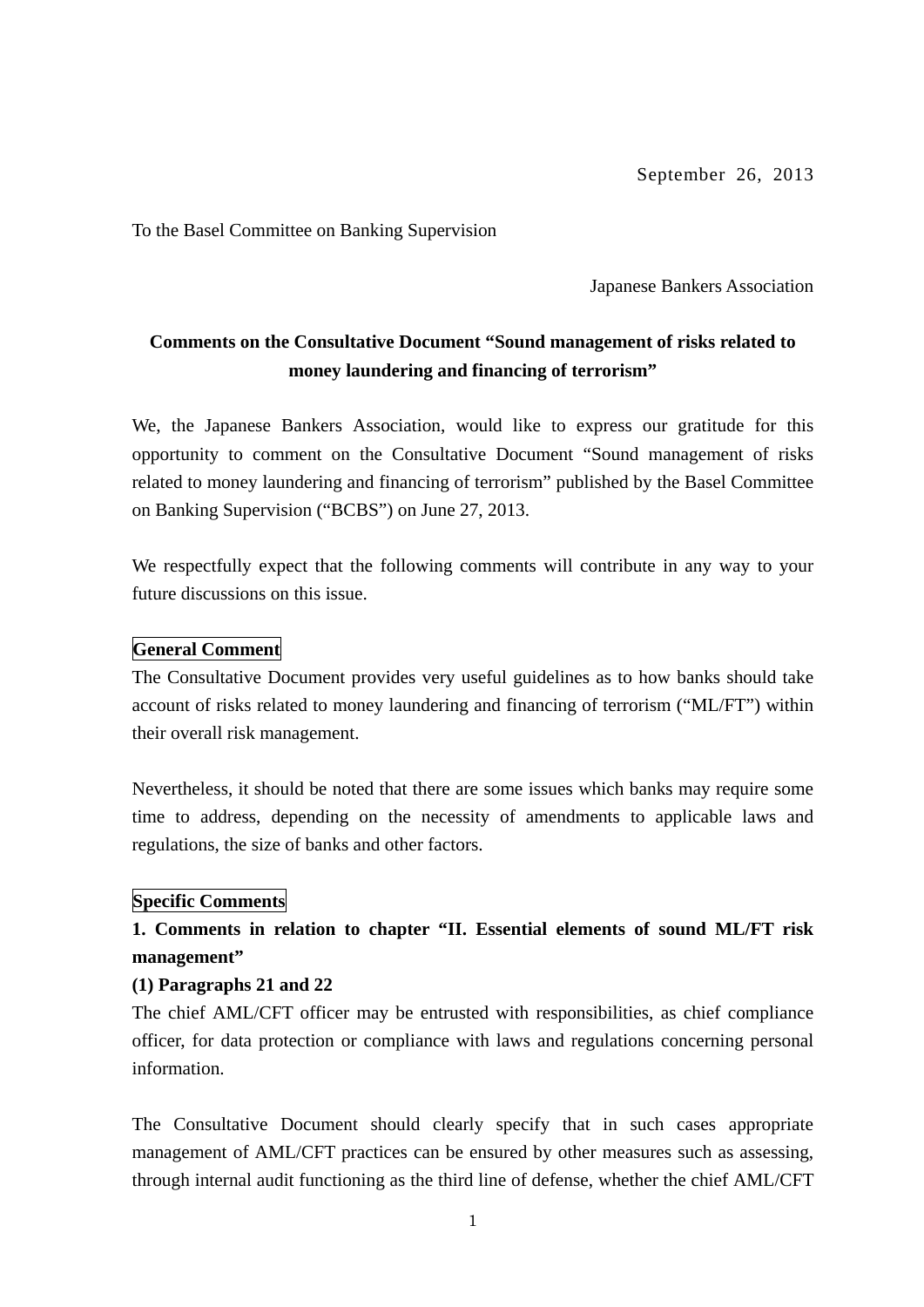officer has taken measures to avoid potential conflicts of interest and effectively fulfills his/her responsibilities.

## **(2) Paragraph 26**

It is proposed that this paragraph should be changed to further clarify that it requires a financial institution to introduce and use IT systems which are adequate for its size and business nature.

## **(3) Paragraph 34**

The FATF Recommendation 10 stipulates that the CDD measure to be taken for the customer is to "identify the customer and verify that customer's identity using reliable, independent source documents, data or information" and for the beneficial owner is to "identify the beneficial owner, and take reasonable measures to verify the identity of the beneficial owner, such that the financial institution is satisfied that it knows who the beneficial owner is."

The Consultative Document also stipulates the requirements which are in line with the above recommendation.

With regard to the statement, "the bank should not rely solely on such declarations," it should be clarified that this means that such a written declaration can be relied on as long as the proposed CDD measures are taken (or when it is difficult to implement such measures). (In other words, it should be specified that the bank is not allowed to rely solely on such declarations without implementing or attempting to implement the CDD procedures.)

## **(4) Paragraph 51**

The FATF's Interpretive Note to Recommendation 10 refers to ongoing due diligence and describes that "Financial institutions should be required to ensure that documents, data or information collected under the CDD process is kept up-to-date and relevant by undertaking reviews of existing records, particularly for higher-risk categories of customers."

In order to ensure consistency with this FATF Recommendation, the BCBS should specify that a risk-based approach should be applied as implementing the CDD information updating.